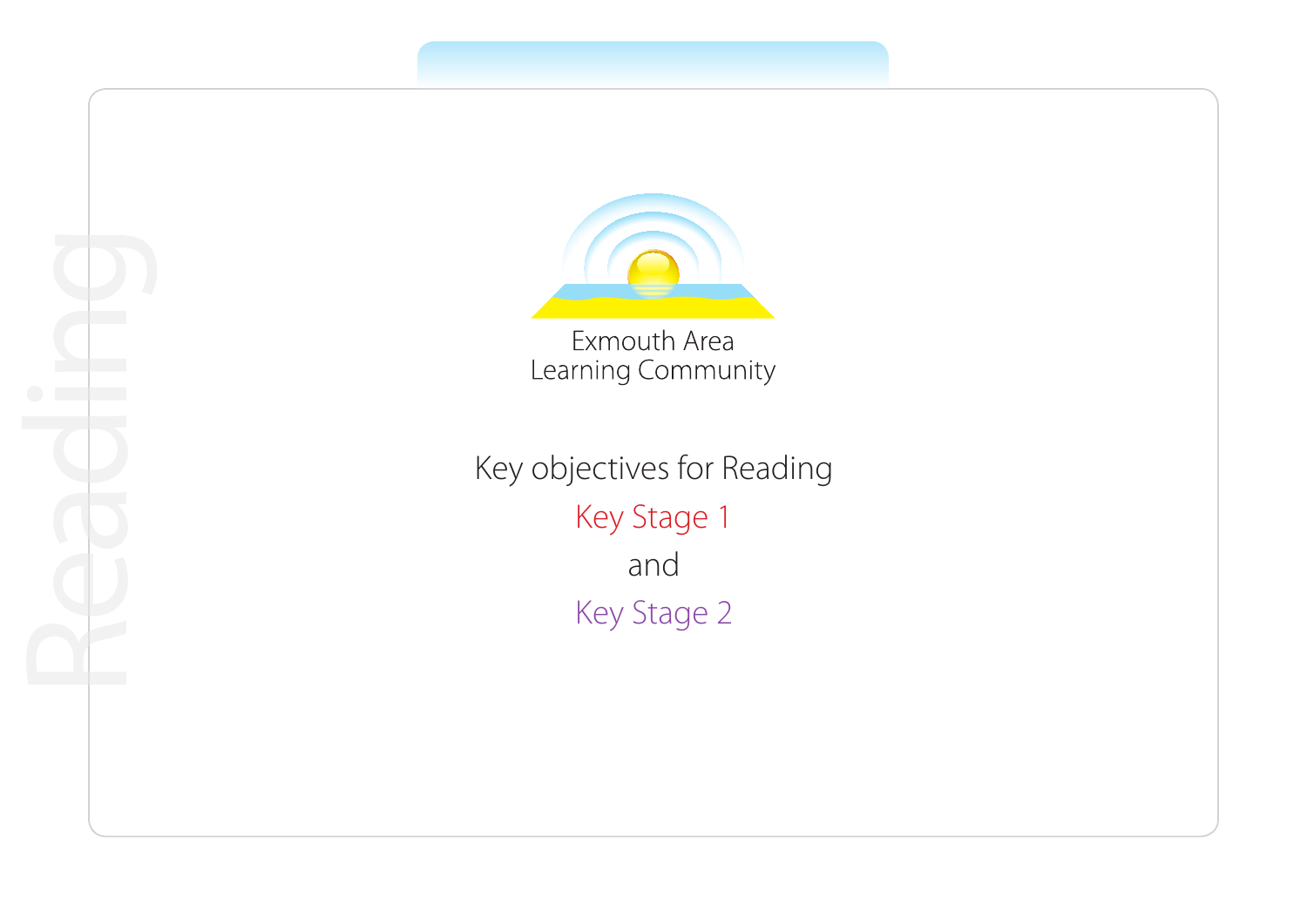## Year 1 Reading - Key Objectives

- 1 Speedily read all 40+ letters/groups for 40+ phonemes.
- 2 Read accurately by blending taught GPC.
- 3 Read common exception words.

- 4 Read common suffixes (-s, -es, -ing, -ed, etc.).
- 5 Read multi-syllable words containing taught gpcs.
- 6 Read contractions and understanding use of apostrophe.
- 7 Becoming very familiar with key stories, fairy stories and traditional tales, retelling them and considering their particular characteristics.
- 8 Recognising and joining in with predictable phrases.
- 9 Learning to appreciate rhymes and poems, and to recite some by heart.
- 10 Drawing on what they already know or on background information and vocabulary provided by the teacher.
- 11 Checking that the text makes sense to them as they read and correcting. inaccurate reading.
- 12 Discussing the significance of the title and events.
- 13 Making inferences on the basis of what is being said and done.
- 14 Predicting what might happen on the basis of what has been read so far.
- 15 Explain clearly their understanding of what is read to them.

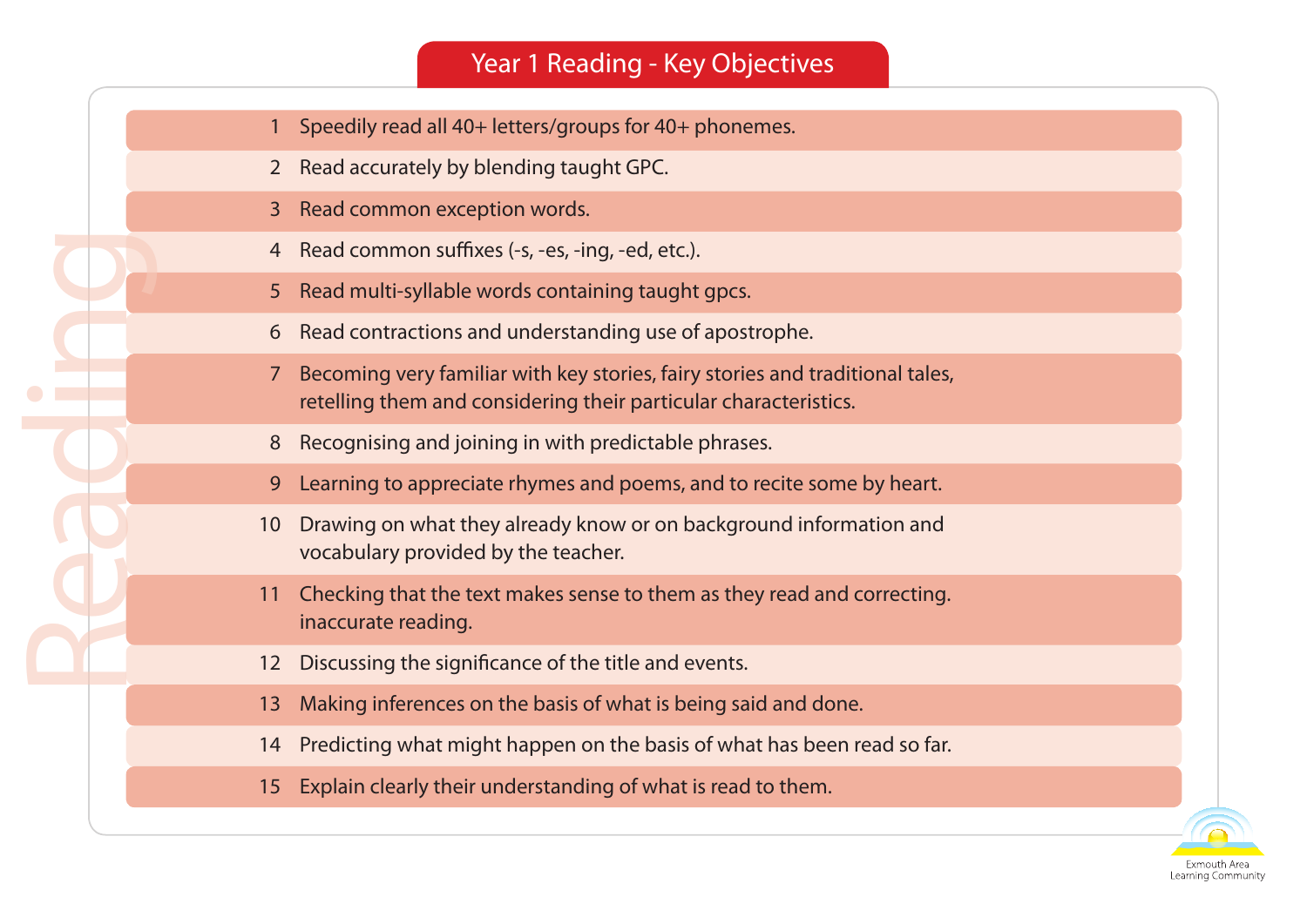## Year 2 Reading - Key Objectives

- 1 Secure phonic decoding until reading is fluent.
- 2 Read accurately by blending, including alternative sounds for graphemes.
- 3 Read multi-syllable words containing these graphemes.
- 4 Read common suffixes.

- 5 Read exception words, noting unusual correspondences.
- 6 Read most words quickly & accurately without overt sounding and blending.
- 7 Listening to, discussing and expressing views about a wide range of contemporary and classic poetry, stories and non-fiction at a level beyond that at which they can read independently.
- 8 Recognising simple recurring literary language in stories and poetry.
- 9 Continuing to build up a repertoire of poems learnt by heart, appreciating these and reciting some, with appropriate intonation to make the meaning clear.
- 10 Discussing and clarifying the meanings of words, linking new meanings to known vocabulary.
- 11 Discussing the sequence of events in books and how items of information are related.
- 12 Making inferences on the basis of what is being said and done.
- 13 Answering and asking questions.
- 14 Predicting what might happen on the basis of what has been read so far.
- 15 Explain and discuss their understanding of books, poems and other material, both those that they listen to and those that they read for themselves.

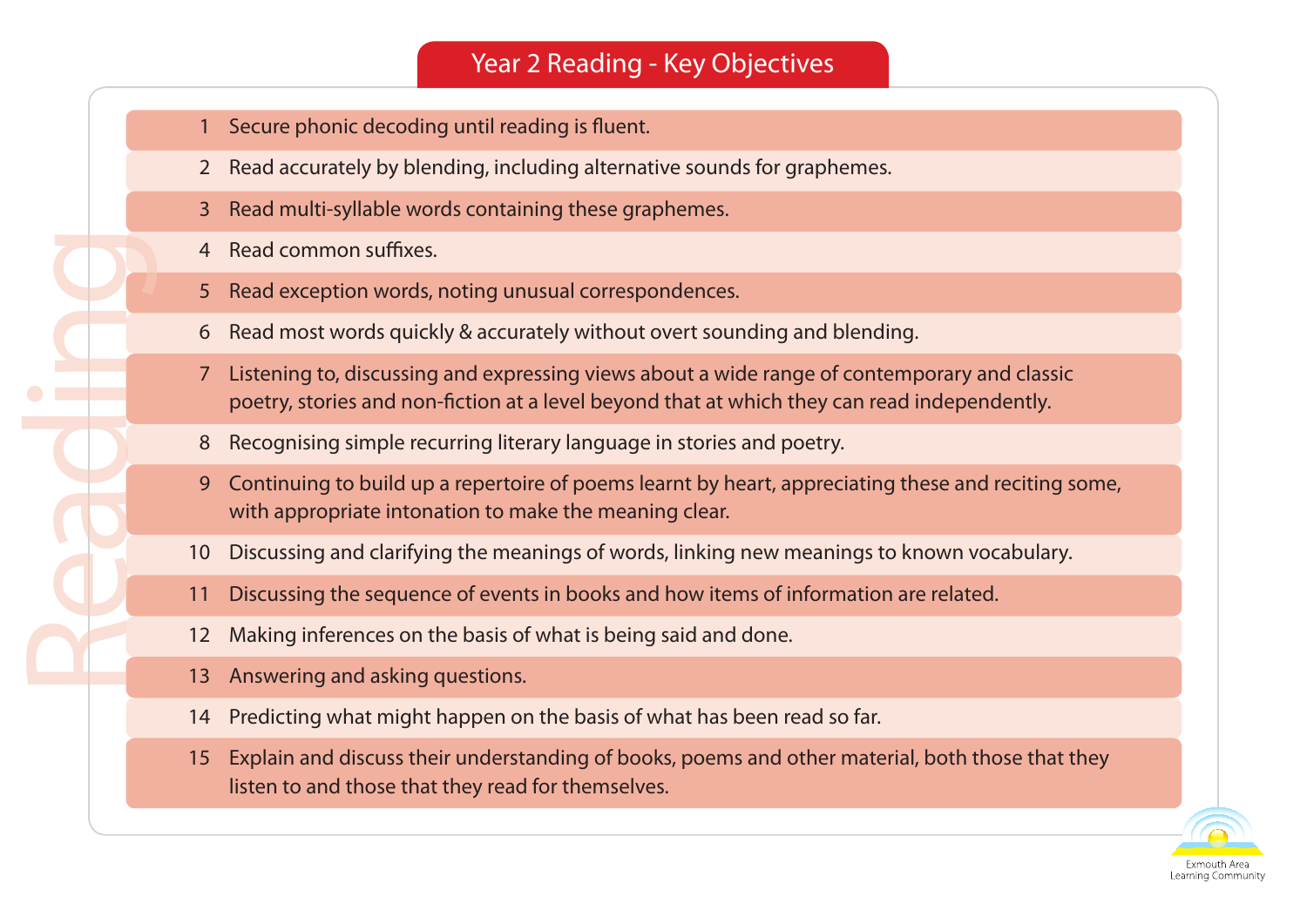## Year 3-4 Reading - Key Objectives

- 1 Apply their growing knowledge of root words, prefixes and suffixes to read aloud.
- 2 Read further exception words, noting the unusual correspondences between spelling and sound, and where these occur in the word.
- 3 Retelling some of these (fairy tales, traditional tales, etc.) orally.
- 4 Identifying themes and conventions in a wide range of books.
- 5 Preparing poems and play scripts to read aloud and to perform, showing understanding through intonation, tone, volume and action.
- 6 Recognising some different forms of poetry.
- 7 Using dictionaries to check the meaning of words that they have read.
- 8 Checking that the text makes sense to them, discussing their understanding and explaining the meaning of words in context.
- 9 Identifying main ideas drawn from more than one paragraph and summarising these.
- 10 Drawing inferences such as inferring characters' feelings, thoughts and motives from their actions.
- 11 Justify inferences with evidence.

- 12 Discussing words and phrases that capture the reader's interest and imagination.
- 13 Identifying how language contributes to meaning.
- 14 Identifying how structure and presentation contribute to meaning.
- 15 Retrieve and record information from non-fiction.